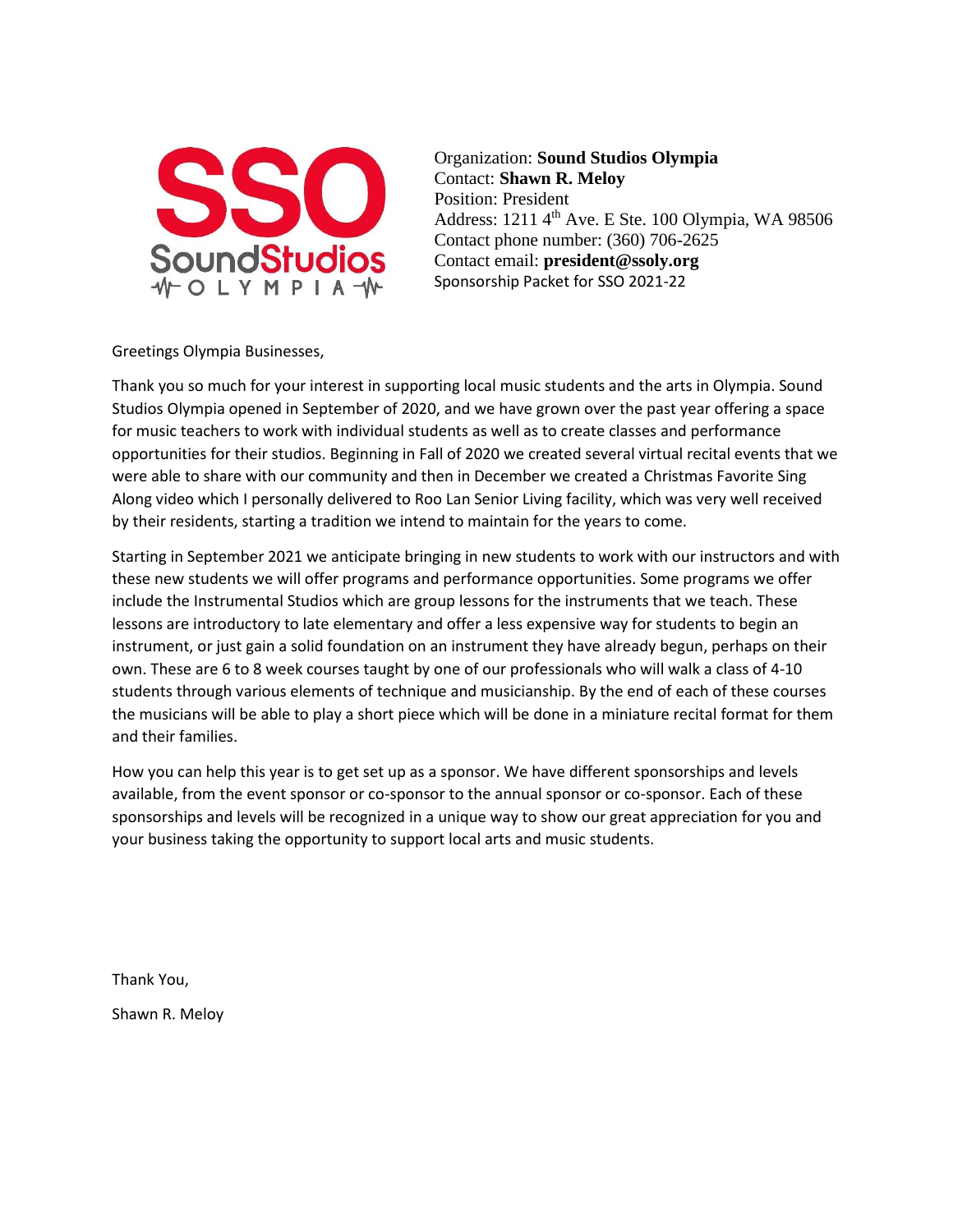## Our Mission:

*Our mission is to offer the best in music education for students through an environment of creativity and collaboration, with an emphasis on performing.*

## Our Vision:

*Our vision is that we are able to bring the community together around the study and performance of the art of music through performance opportunities for students, including those who might otherwise not be able to afford lessons.*

## Core Values:

*Quality education, equal opportunity, sharing with the community.*

## **Sponsorship Information:**

- Annual Sponsor: **\$2,500+/yr.** This sponsorship level is the highest level. To recognize this level SSO will put the business name and logo on everything we do throughout the year as well as list the business on our home page in a prominent location with a link back to their website. Large physical signs will also be printed with the company logo which will be used at events, recitals, and concerts. SSO will also send a thank you card to the business. *Multiple sponsors at this level will be given priority based on their total contribution.*
- Annual co-Sponsor: **\$1,000-\$2,499/yr.** This sponsorship level is recognized with a linked logo in a prominent location on our website's homepage.
- Event Sponsor: **\$300-\$500** per event. This sponsorship level is recognized with prominent location on advertising and pubicity for the event as well as a physical sign with the logo of the business on it, saying "Sponsored By:"
- Event co-Sponsor: **\$100-\$299** per event. This sponsorship level is recognized with a smaller placement of the logo on advertising and publicity for the event.
- Networking Sponsor: **Free.** This sponsorship is accomplished by agreeing to post SSO on the business website as a local nonprofit supported by the business and in recognition of that, SSO will list your business under our Networking Sponsors.
- Benefactor for the Director: **\$250+/yr.** This sponsorship directly benefits the director of SSO and are funds earmarked to support their income. The board of directors will set up the annual salary for the director and will use these funds to fund it. Funds which exceed the annual salary will be saved for the following year or used for general operating costs after a vote by the board. This sponsorship level is recognized on the website.
- Monthly Supporting Benefactor: **Any Amount.** This sponsorship level is any contribution amount which is guaranteed for 12 months from its start.